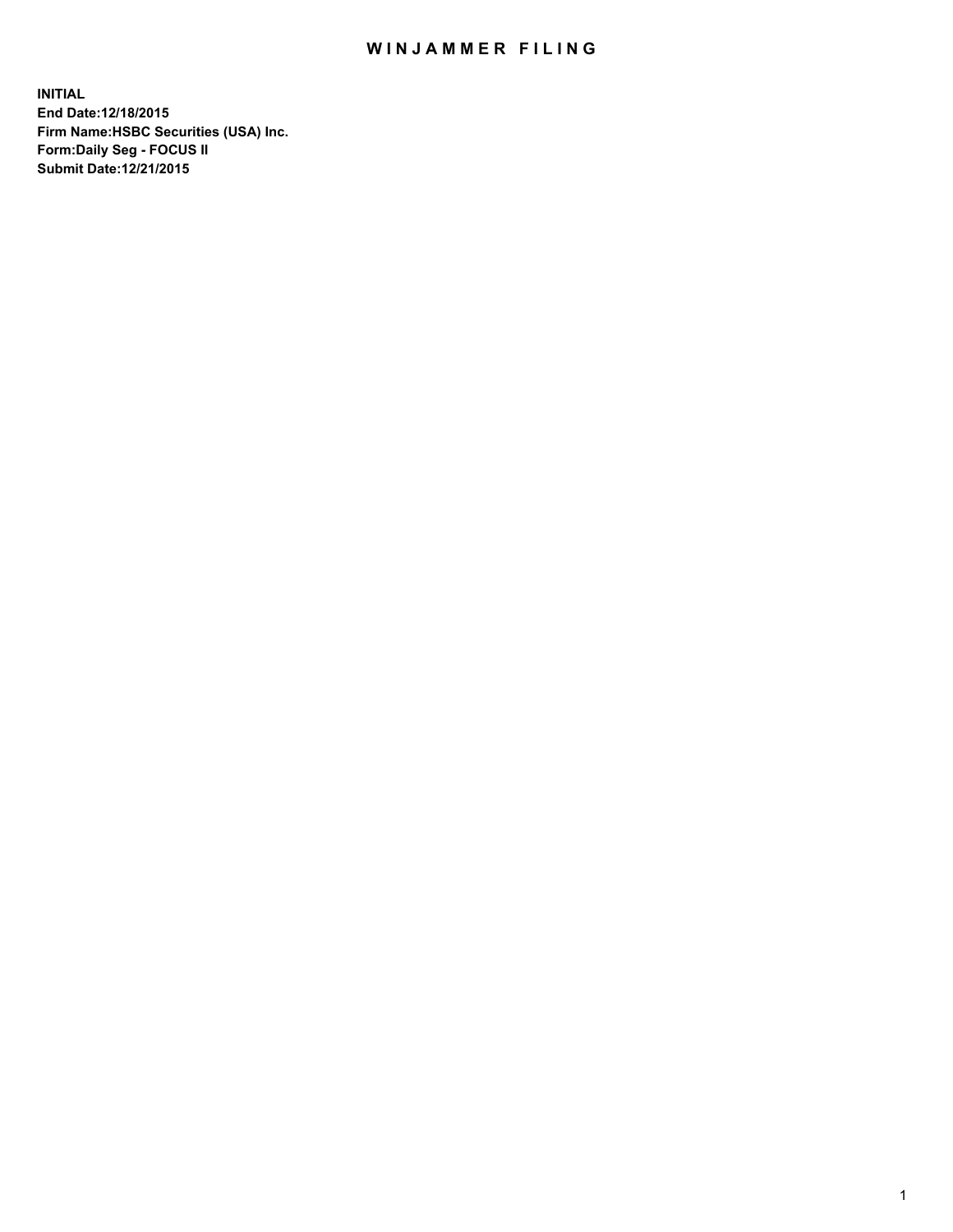## **INITIAL End Date:12/18/2015 Firm Name:HSBC Securities (USA) Inc. Form:Daily Seg - FOCUS II Submit Date:12/21/2015 Daily Segregation - Cover Page**

| Name of Company<br><b>Contact Name</b><br><b>Contact Phone Number</b><br><b>Contact Email Address</b>                                                                                                                                                                                                                          | <b>HSBC Securities (USA) Inc.</b><br>Steven richardson<br>212-525-6445<br>steven.richardson@us.hsbc.com |
|--------------------------------------------------------------------------------------------------------------------------------------------------------------------------------------------------------------------------------------------------------------------------------------------------------------------------------|---------------------------------------------------------------------------------------------------------|
| FCM's Customer Segregated Funds Residual Interest Target (choose one):<br>a. Minimum dollar amount: ; or<br>b. Minimum percentage of customer segregated funds required:%; or<br>c. Dollar amount range between: and; or<br>d. Percentage range of customer segregated funds required between: % and %.                        | 110,000,000<br><u>0</u><br>0 <sub>0</sub><br>0 <sub>0</sub>                                             |
| FCM's Customer Secured Amount Funds Residual Interest Target (choose one):<br>a. Minimum dollar amount: ; or<br>b. Minimum percentage of customer secured funds required:%; or<br>c. Dollar amount range between: and; or<br>d. Percentage range of customer secured funds required between:% and%.                            | 10,000,000<br>0 <sub>0</sub><br>00                                                                      |
| FCM's Cleared Swaps Customer Collateral Residual Interest Target (choose one):<br>a. Minimum dollar amount: ; or<br>b. Minimum percentage of cleared swaps customer collateral required:% ; or<br>c. Dollar amount range between: and; or<br>d. Percentage range of cleared swaps customer collateral required between:% and%. | 90,000,000<br><u>00</u><br>0 <sub>0</sub>                                                               |

Attach supporting documents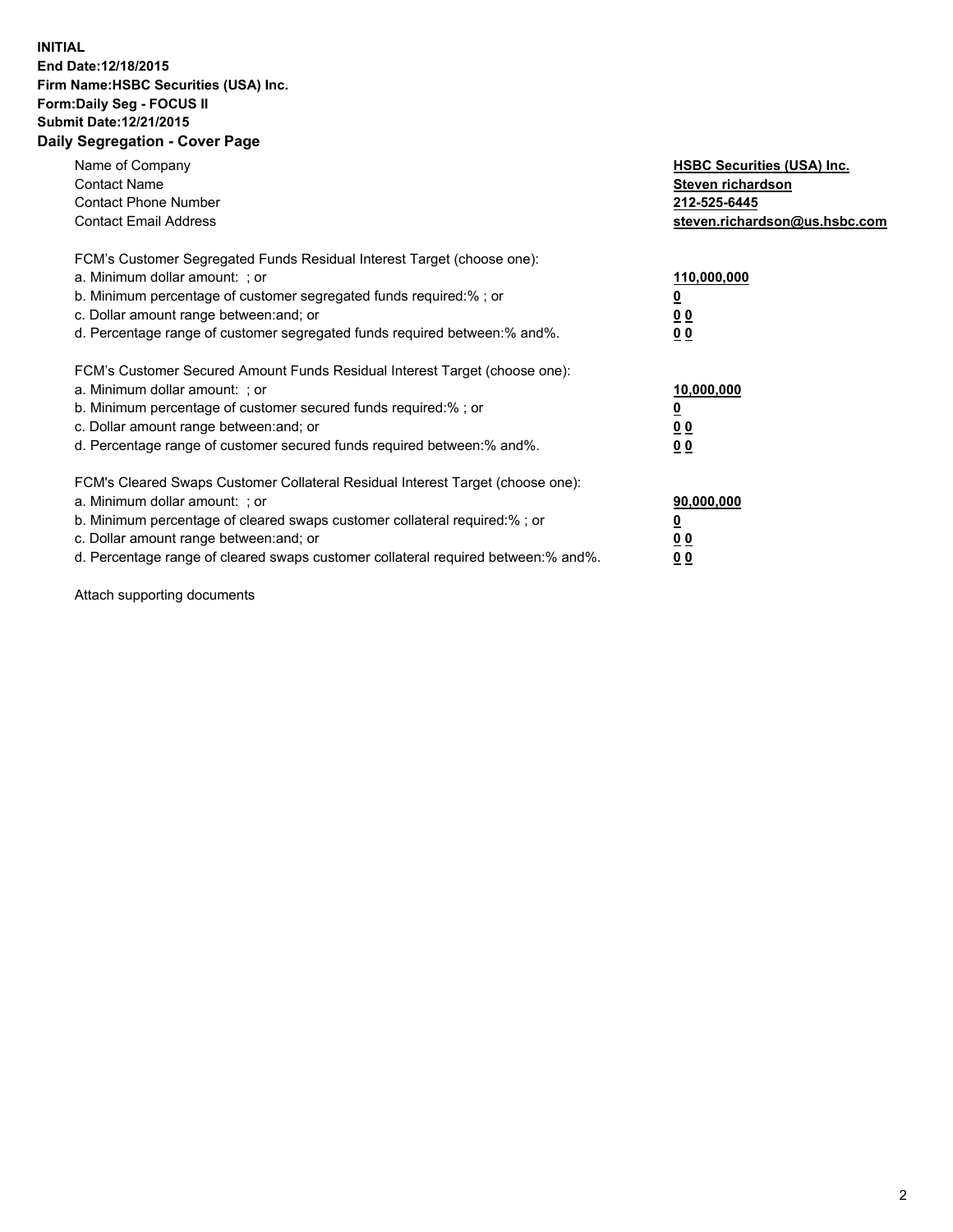**INITIAL End Date:12/18/2015 Firm Name:HSBC Securities (USA) Inc. Form:Daily Seg - FOCUS II Submit Date:12/21/2015 Daily Segregation - Secured Amounts**

## Foreign Futures and Foreign Options Secured Amounts Amount required to be set aside pursuant to law, rule or regulation of a foreign government or a rule of a self-regulatory organization authorized thereunder **0** [7305] 1. Net ledger balance - Foreign Futures and Foreign Option Trading - All Customers A. Cash **7,379,791** [7315] B. Securities (at market) **137,618,841** [7317] 2. Net unrealized profit (loss) in open futures contracts traded on a foreign board of trade **12,630,520** [7325] 3. Exchange traded options a. Market value of open option contracts purchased on a foreign board of trade **0** [7335] b. Market value of open contracts granted (sold) on a foreign board of trade **0** [7337] 4. Net equity (deficit) (add lines 1. 2. and 3.) **157,629,152** [7345] 5. Account liquidating to a deficit and account with a debit balances - gross amount **19,334,262** [7351] Less: amount offset by customer owned securities **-19,334,262** [7352] **0** [7354] 6. Amount required to be set aside as the secured amount - Net Liquidating Equity Method (add lines 4 and 5) **157,629,152** [7355] 7. Greater of amount required to be set aside pursuant to foreign jurisdiction (above) or line 6. **157,629,152** [7360] FUNDS DEPOSITED IN SEPARATE REGULATION 30.7 ACCOUNTS 1. Cash in banks A. Banks located in the United States **1,390,352** [7500] B. Other banks qualified under Regulation 30.7 **0** [7520] **1,390,352** [7530] 2. Securities A. In safekeeping with banks located in the United States **96,026,543** [7540] B. In safekeeping with other banks qualified under Regulation 30.7 **0** [7560] **96,026,543** [7570] 3. Equities with registered futures commission merchants A. Cash **0** [7580] B. Securities **0** [7590] C. Unrealized gain (loss) on open futures contracts **0** [7600] D. Value of long option contracts **0** [7610] E. Value of short option contracts **0** [7615] **0** [7620] 4. Amounts held by clearing organizations of foreign boards of trade A. Cash **0** [7640] B. Securities **0** [7650] C. Amount due to (from) clearing organization - daily variation **0** [7660] D. Value of long option contracts **0** [7670] E. Value of short option contracts **0** [7675] **0** [7680] 5. Amounts held by members of foreign boards of trade A. Cash **76,963,205** [7700] B. Securities **41,592,298** [7710] C. Unrealized gain (loss) on open futures contracts **12,630,520** [7720] D. Value of long option contracts **0** [7730] E. Value of short option contracts **0** [7735] **131,186,023** [7740] 6. Amounts with other depositories designated by a foreign board of trade **0** [7760] 7. Segregated funds on hand **0** [7765] 8. Total funds in separate section 30.7 accounts **228,602,918** [7770] 9. Excess (deficiency) Set Aside for Secured Amount (subtract line 7 Secured Statement Page 1 from Line 8) **70,973,766** [7380] 10. Management Target Amount for Excess funds in separate section 30.7 accounts **10,000,000** [7780] 11. Excess (deficiency) funds in separate 30.7 accounts over (under) Management Target **60,973,766** [7785]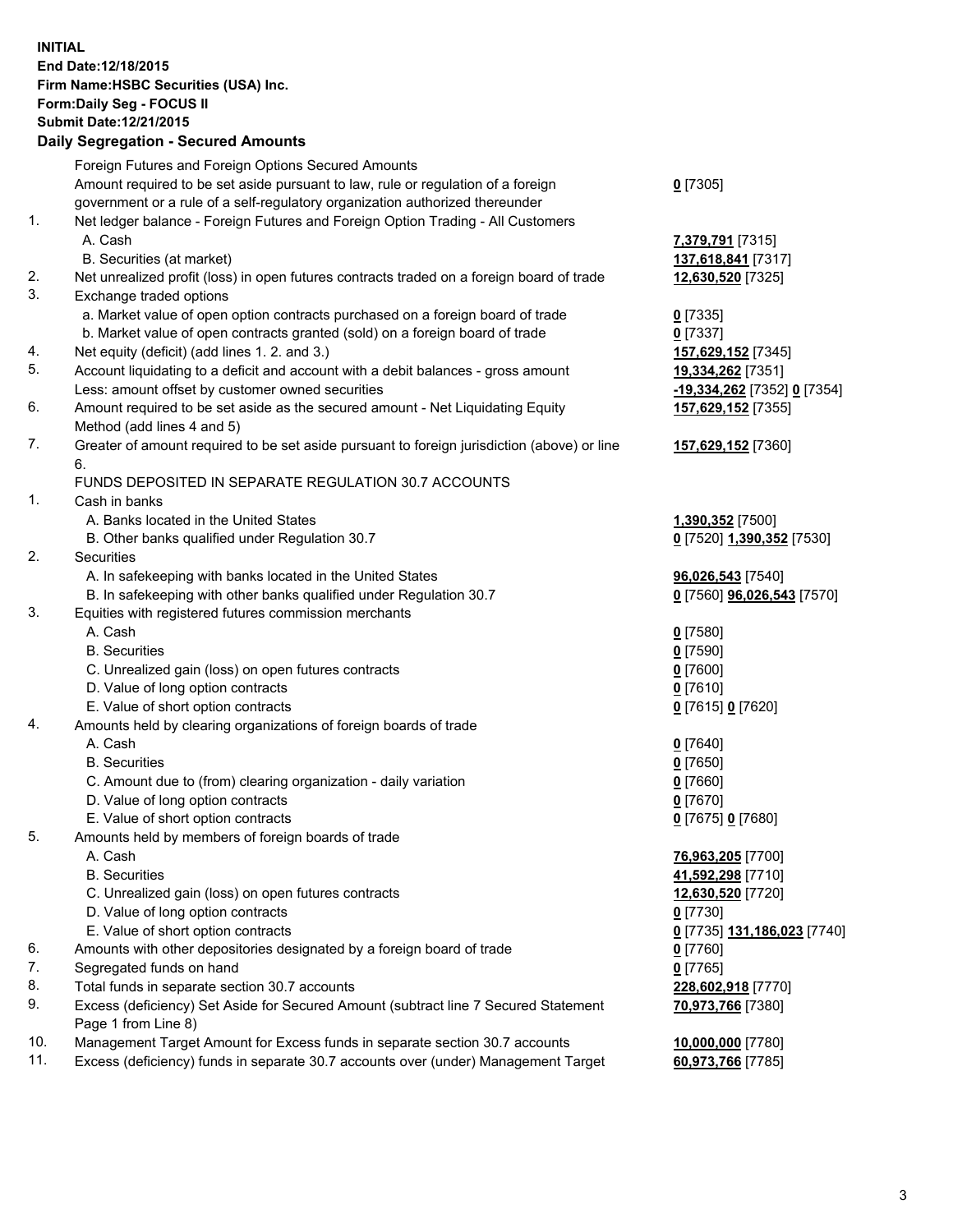**INITIAL End Date:12/18/2015 Firm Name:HSBC Securities (USA) Inc. Form:Daily Seg - FOCUS II Submit Date:12/21/2015 Daily Segregation - Segregation Statement** SEGREGATION REQUIREMENTS(Section 4d(2) of the CEAct) 1. Net ledger balance A. Cash **279,503,937** [7010] B. Securities (at market) **1,020,014,782** [7020] 2. Net unrealized profit (loss) in open futures contracts traded on a contract market **-124,323,137** [7030] 3. Exchange traded options A. Add market value of open option contracts purchased on a contract market **99,342,306** [7032] B. Deduct market value of open option contracts granted (sold) on a contract market **-38,323,695** [7033] 4. Net equity (deficit) (add lines 1, 2 and 3) **1,236,214,193** [7040] 5. Accounts liquidating to a deficit and accounts with debit balances - gross amount **73,949,081** [7045] Less: amount offset by customer securities **-73,948,976** [7047] **105** [7050] 6. Amount required to be segregated (add lines 4 and 5) **1,236,214,298** [7060] FUNDS IN SEGREGATED ACCOUNTS 7. Deposited in segregated funds bank accounts A. Cash **74,186,983** [7070] B. Securities representing investments of customers' funds (at market) **0** [7080] C. Securities held for particular customers or option customers in lieu of cash (at market) **181,853,979** [7090] 8. Margins on deposit with derivatives clearing organizations of contract markets A. Cash **28,300,461** [7100] B. Securities representing investments of customers' funds (at market) **149,279,063** [7110] C. Securities held for particular customers or option customers in lieu of cash (at market) **838,160,803** [7120] 9. Net settlement from (to) derivatives clearing organizations of contract markets **-29,483,056** [7130] 10. Exchange traded options A. Value of open long option contracts **99,342,306** [7132] B. Value of open short option contracts **-38,323,695** [7133] 11. Net equities with other FCMs A. Net liquidating equity **75,369,014** [7140] B. Securities representing investments of customers' funds (at market) **0** [7160] C. Securities held for particular customers or option customers in lieu of cash (at market) **0** [7170] 12. Segregated funds on hand **0** [7150] 13. Total amount in segregation (add lines 7 through 12) **1,378,685,858** [7180] 14. Excess (deficiency) funds in segregation (subtract line 6 from line 13) **142,471,560** [7190] 15. Management Target Amount for Excess funds in segregation **110,000,000** [7194] 16. Excess (deficiency) funds in segregation over (under) Management Target Amount **32,471,560** [7198]

Excess